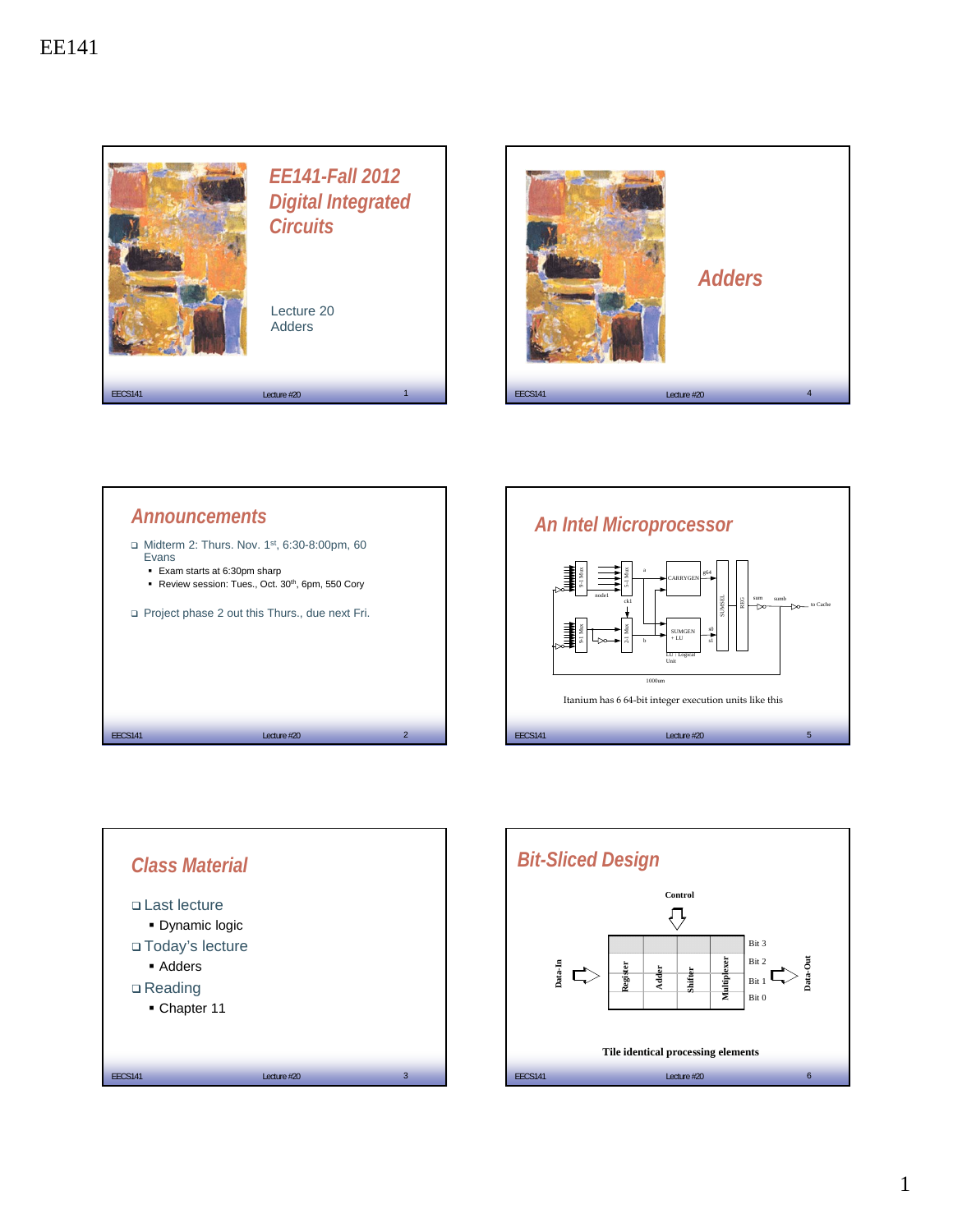









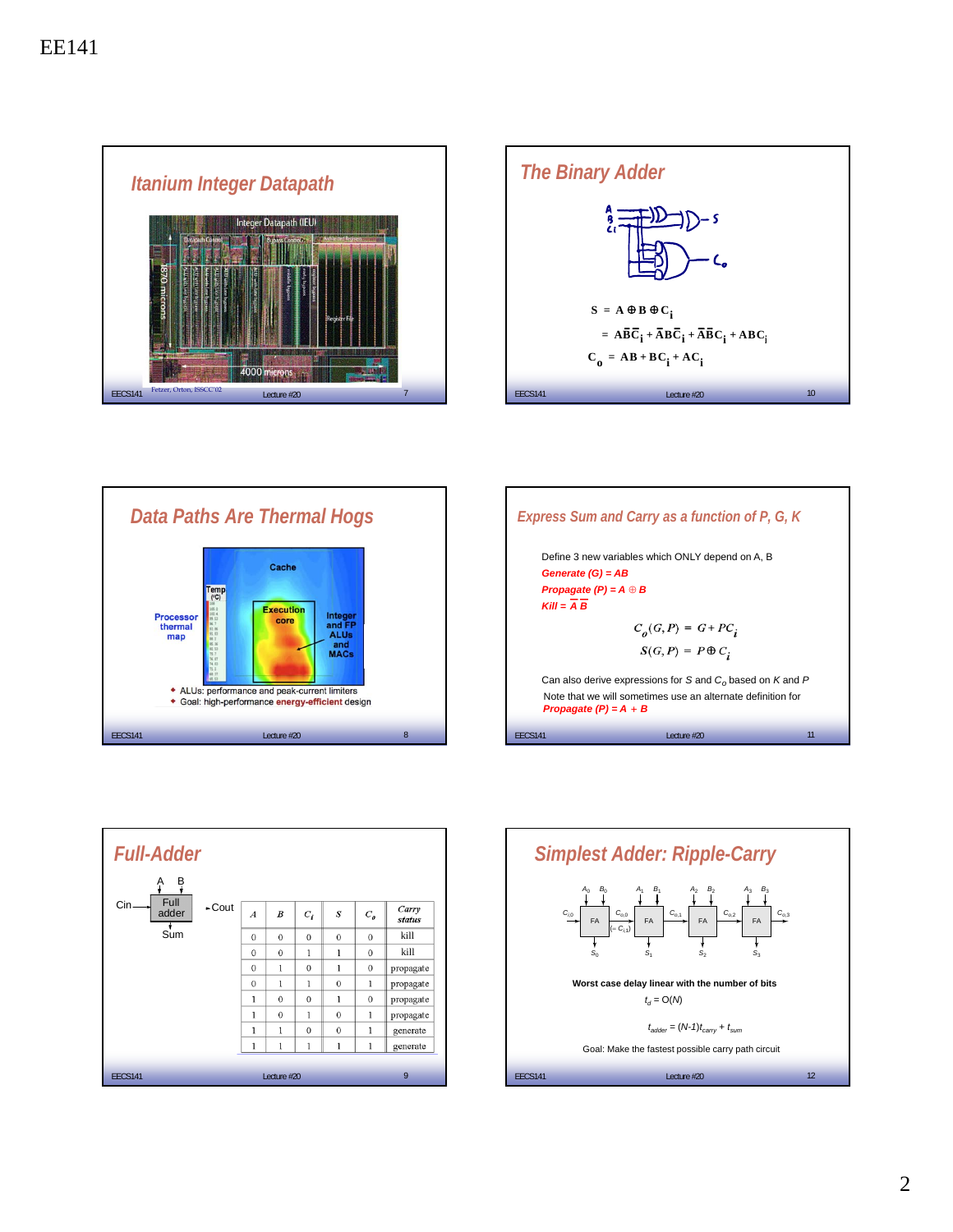









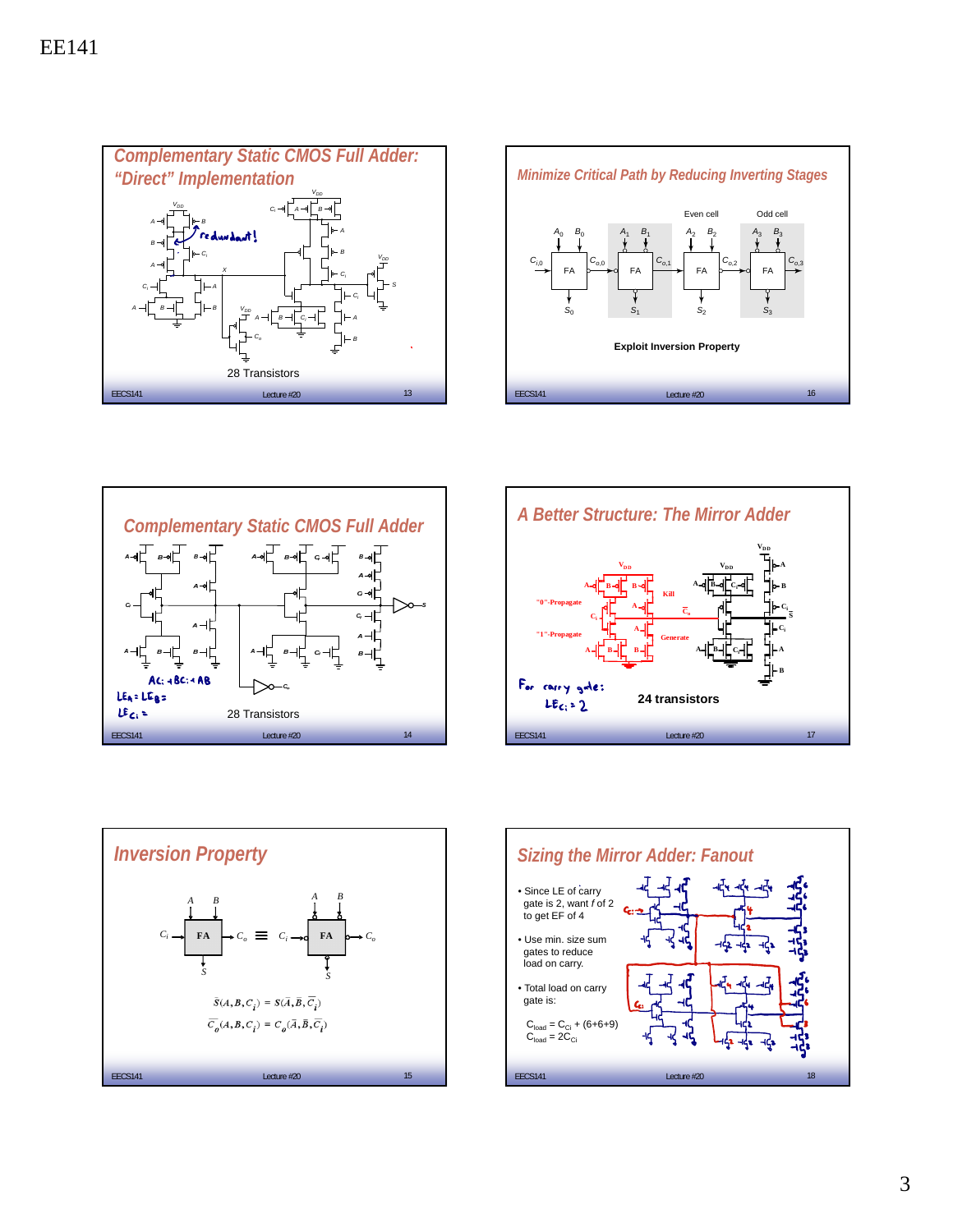



## *Mirror Adder Summary*

 $EECS141$   $Lecture #20$   $20$ •**The NMOS and PMOS chains are completely symmetrical. Maximum of two series transistors in the carry-generation gate.** •**When laying out the cell, the most critical issue is the minimization of the capacitance at node** *C***o. Reduction of the diffusion capacitances is particularly important.** •**Carry signals are critical - transistors connected to** *C***<sup>i</sup> are placed closest to the output.** •**Only the transistors in the (propagate) carry chain have to be optimized for speed. All transistors in the sum stage can be minimal size.** 





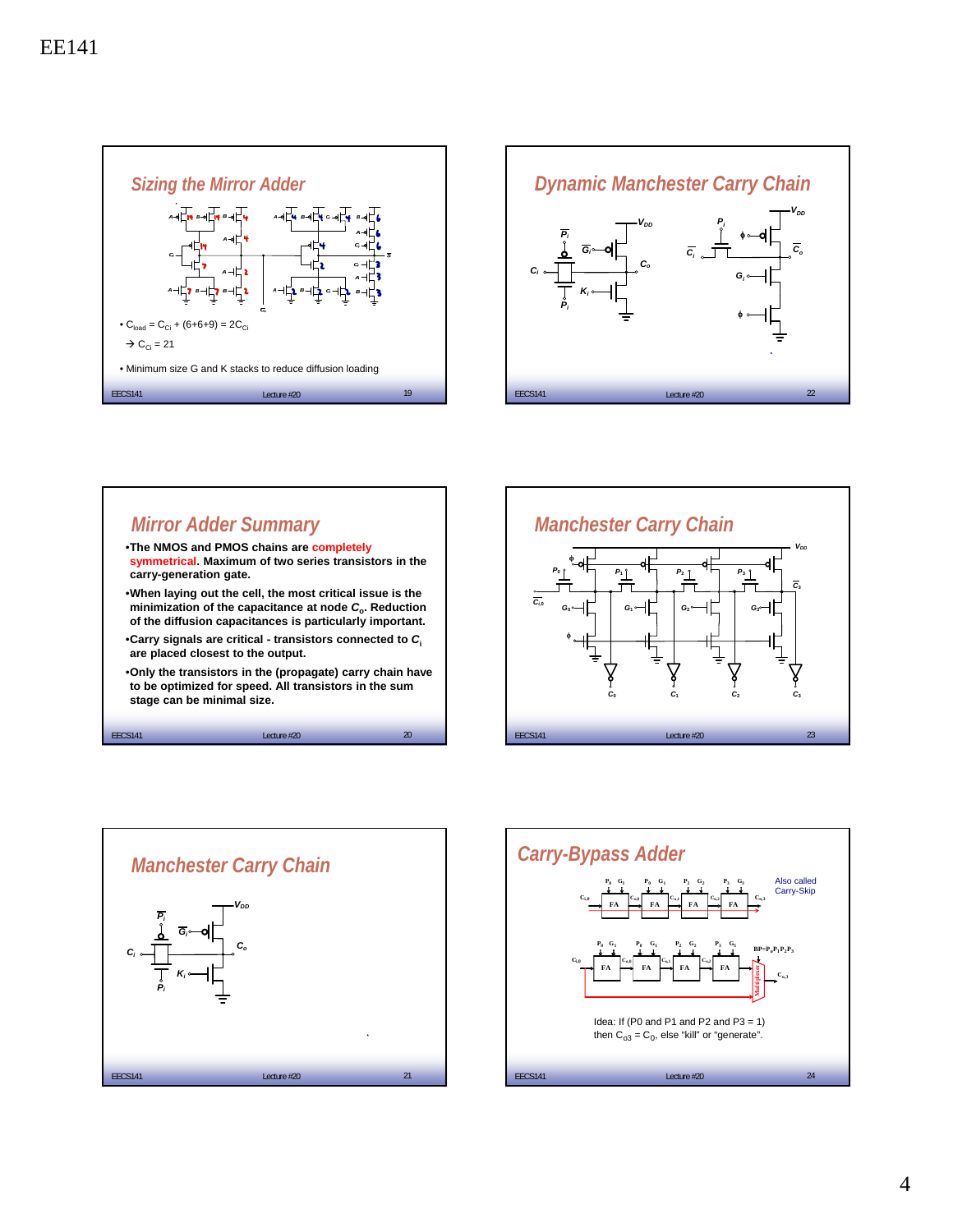









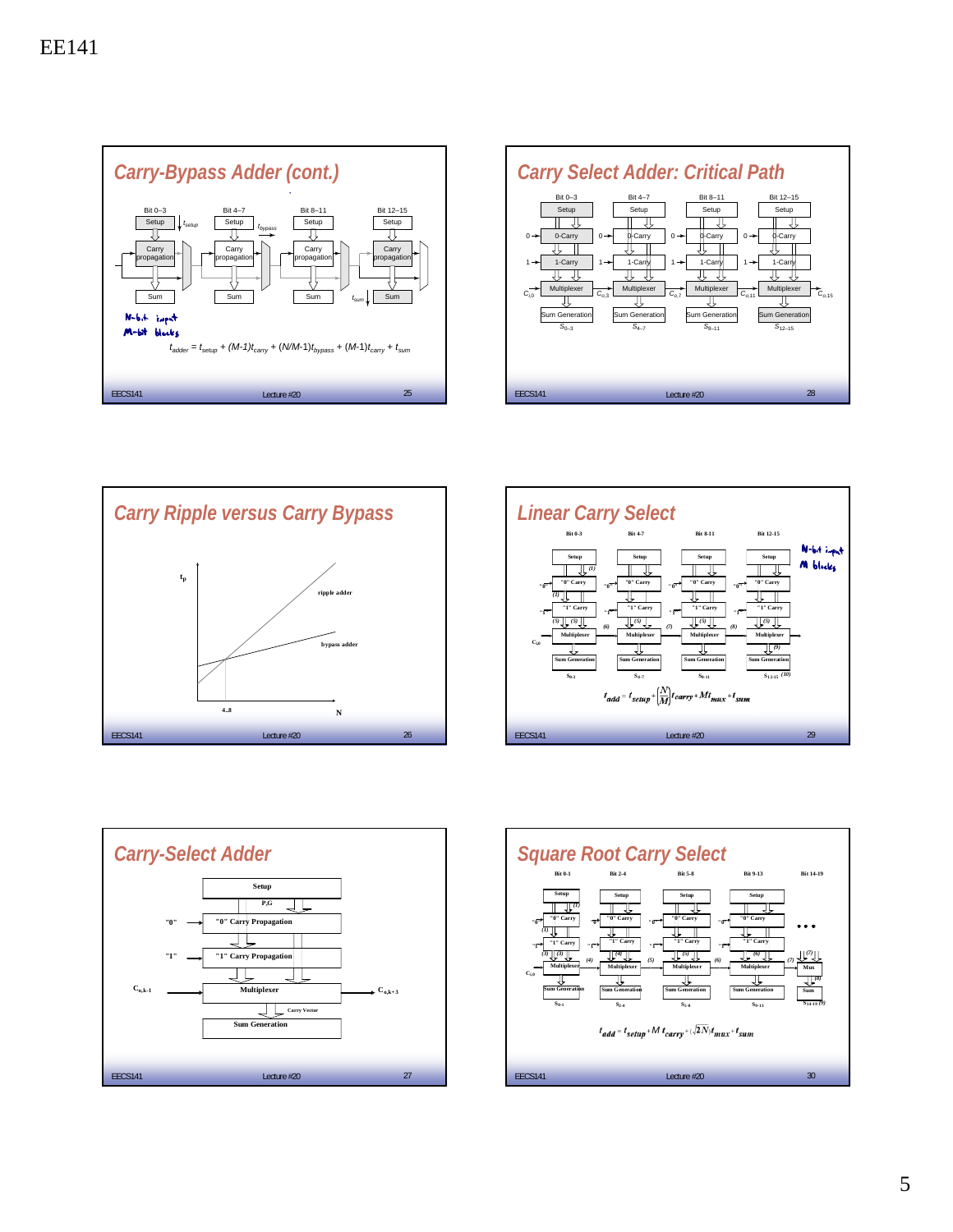